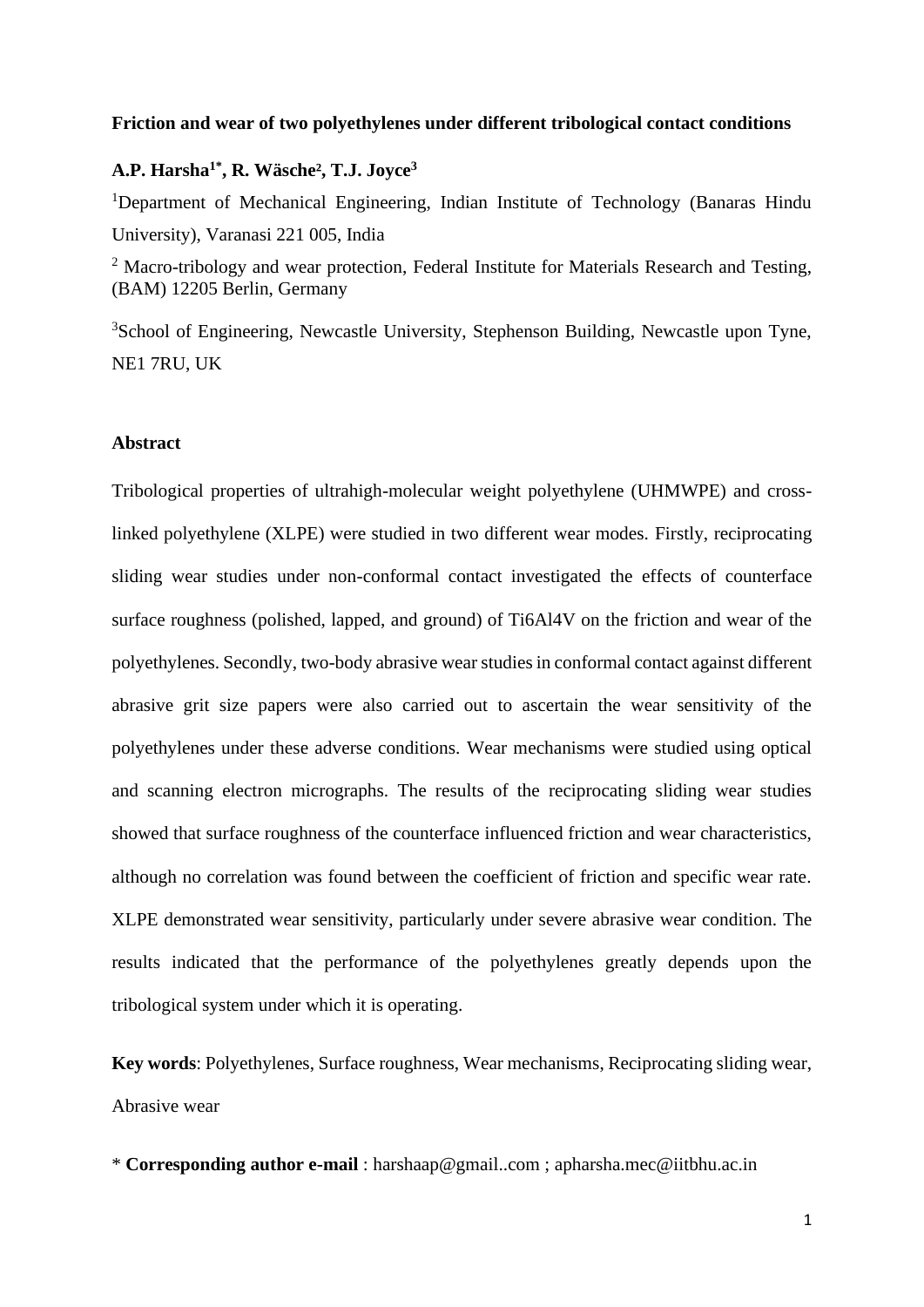# **Introduction**

Ultrahigh-molecular weight polyethylene (UHMWPE) is one of the important high performance engineering thermoplastics widely used in various tribological applications. Because of its unique wear resistance characteristics, UHMWPE is used as a bearing material in artificial hip and knee joints [1]. However, the wear of polyethylene in total joint arthroplasty (TJA) is a major concern in orthopaedics and, in the long term, this wear can cause loosening of the joint which can lead to the failure of the implant [2]. To overcome this problem, cross linked UHMWPE has been developed and introduced in TJA [3]. However, cross-linking of polyethylene adversely affects the mechanical properties such as fatigue strength, ductility, fracture toughness, and fatigue crack resistance [4]. Therefore, this reduction in the mechanical properties limits its application in non-conformal kinematic conditions of contact [5,6]. This is important as the wear mechanisms in hip and knee arthroplasty are significantly different because of the different loading conditions and contact stresses [5]. Artificial hip joints employ a ball and socket, having a conformal contact with a large contact area at the bearing surface which results in lower contact stresses. Whereas artificial knee joints have femoral and tibia surfaces which are non-conformal, resulting in contact stresses which are significantly higher than in artificial hip joints [6]. In both types of artificial joint, the metal on polymer material combination is generally used. In hip joints, the surface wear of polyethylene is primarily due to adhesive and abrasive mechanisms whereas in knee joints pitting and delamination at the contact region are observed which can lead to fatigue failure [7]. Therefore, the wear mechanisms and wear rate of polyethylene are kinematically sensitive [8,9].

The other important factors affecting the wear characteristics of polyethylenes in the femoral and tibial components are counterface surface topography and the presence of third-body debris [7]. It has been reported that a rougher counterface can generate a larger volume of polyethylene wear debris than a smoother surface [10,11]. *In vivo* roughening can also prevail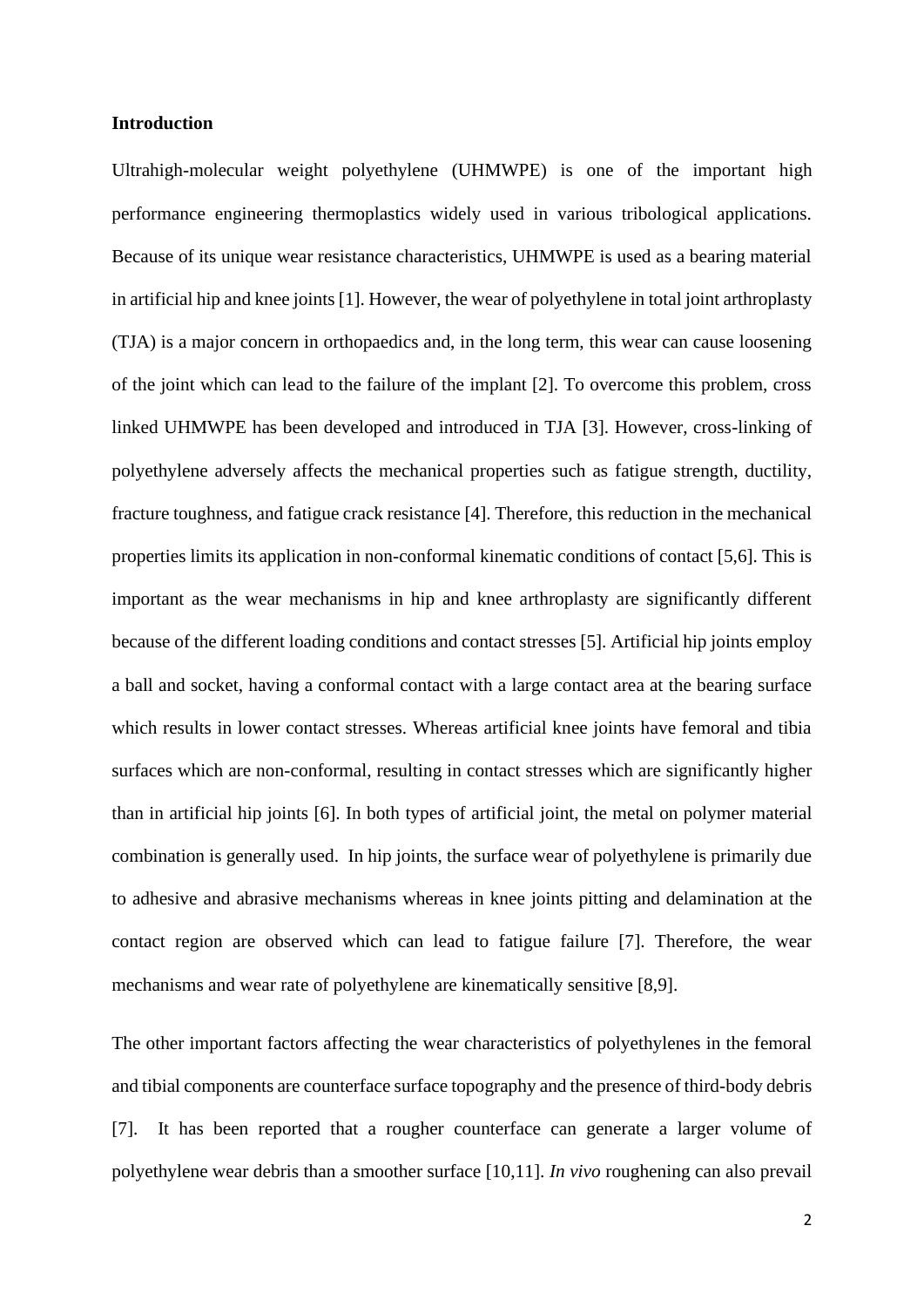from third-body abrasives such as cement, bone, or metallic/polymer wear debris. The wear of polyethylene is sensitive to third-body debris and hence the wear rate can increase significantly [10]. Further, it is also reported that the presence of a single scratch in the metallic counterface articulating against polyethylene can dramatically increase the wear rate [10,11].

There are several *in vitro* and *in vivo* studies which show that cross-linked polyethylene (XLPE) has improved the wear resistance of the polymeric component in TJA and reduced the propensity for osteolysis [4,12-14]. Therefore, XLPE is increasingly used as an alternative to UHMWPE in TJA. However, a few studies have also indicated that XLPE is sensitive to the counterface roughening and may not be beneficial to use in total knee arthroplasty. This is due to the reduction in mechanical properties as well as decreased resistance to fatigue crack propagation and fracture [4,6].

Therefore, from the above it is clear that the wear characteristics of polyethylene are affected by several factors such as kinematic conditions, surface topography, third-body debris, contact stress, and type of polyethylene. It should also be noted that most of the literature relates to lubricated conditions. In view of the above, the objective of the present study was to examine the wear resistance of conventional UHMWPE and XLPE in dry conditions against different Ti6Al4V counter surfaces (polished, lapped, and ground) under non-conformal contact using a reciprocating sliding wear test rig. Wear and friction studies were performed using cylinderon-flat (line contact) geometry under reciprocating sliding conditions similar to the artificial knee joints. Ti6Al4V discs were used as counterface because this material is used in various implants and it has excellent biocompatibility [15]. Polished, lapped and ground surfaces were used to simulate the range of roughness values that may be seen on the articulating surfaces of artificial joints in vivo. To the authors' best knowledge, the friction of XLPE against different counterfaces under non-conformal contact has not been reported in the literature. Furthermore, to examine the wear resistance of these polymers under severe wear conditions, two-body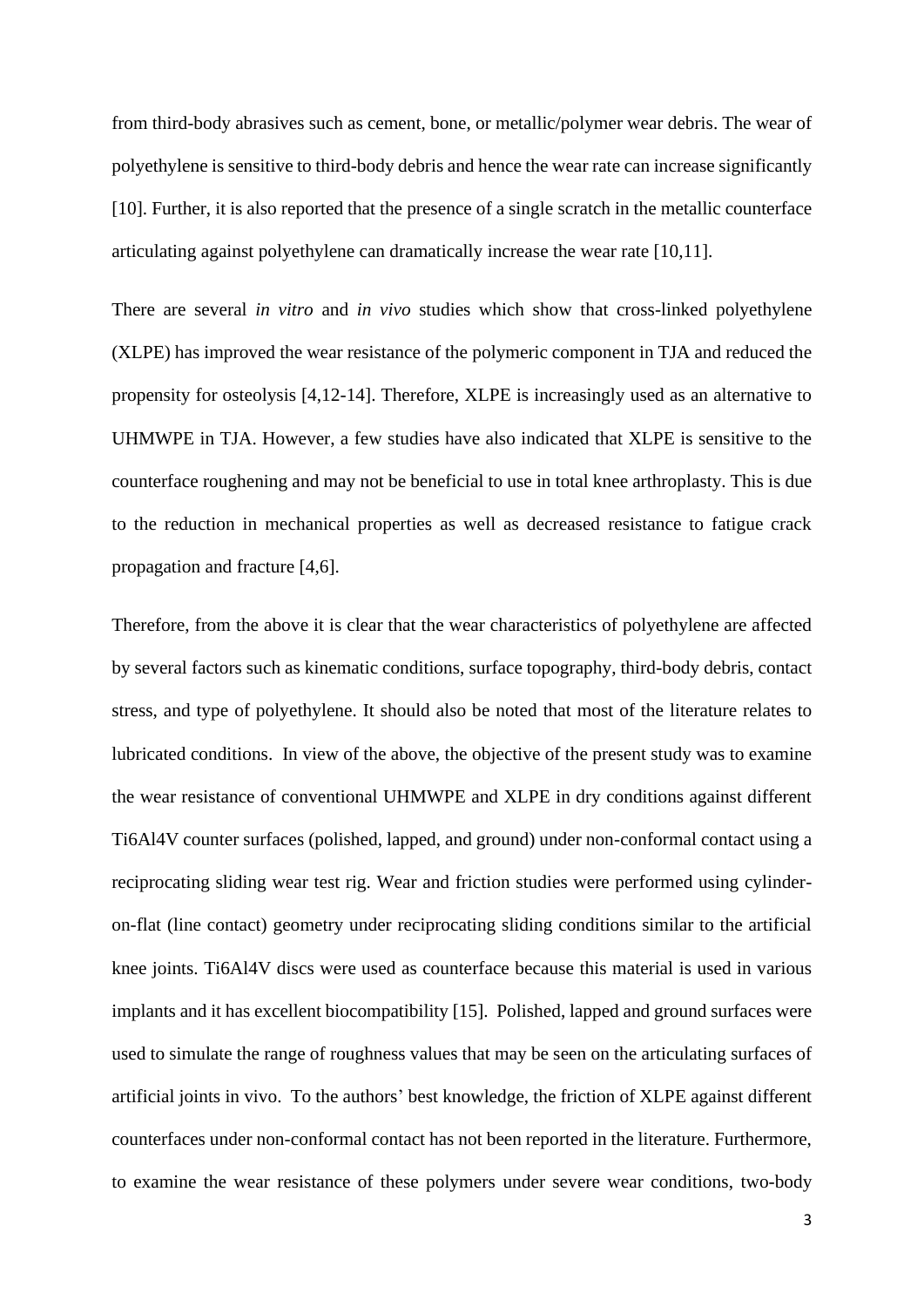abrasive wear studies under continuous sliding were also carried out against different SiC abrasive papers using a pin-on-disc machine. These tests of the polyethylenes did not set out to mimic clinical conditions, instead they aimed to quantify the tribological performance and wear mechanisms under two different contact conditions.

#### 2. Experimental details

## 2.1 Materials

UHMWPE and XLPE were purchased in 50 mm rod form from an orthopaedic material supplier (Orthoplastics, Bacup, UK). The resin powder used was GUR 1020 (Ticona, Germany). Physical and mechanical properties are given in Table 1 and have been reported earlier [12]. Test pin specimens were then machined in the form of cylinders to the required size (Table 2). The surface roughness of the wear faces of the polymer pins and the different discs were measured using a profilometer device having a diamond stylus tip (Hommel-Etamic Turbo Wave V7.59, Germany) with a cut off length of 0.8 mm. Twenty surface roughness measurements were made for each surface and the average surface roughness values ( $\mu$ m) and standard deviations are reported in Table 3. The surface roughness of the wear faces of the polyethylenes used in the abrasive wear studies was not measured because it was operated against abrasive wear paper and considered of little relevance given the high wear expected.

## *2.2 Tribo-testing*

# *2.2.1 Reciprocating sliding wear studies*

The wear and friction studies were performed with a reciprocating sliding motion tribometer, which is described in detail elsewhere [16,17]. Fig.1 (a and b) show the details of the tribometer and a typical test configuration used in this present study. The Ti6Al4V disc was reciprocated against a polyethylene pin in non-conformal contact under dry reciprocating sliding conditions. The tribological system and test parameters are listed in Table 2. Prior to the commencement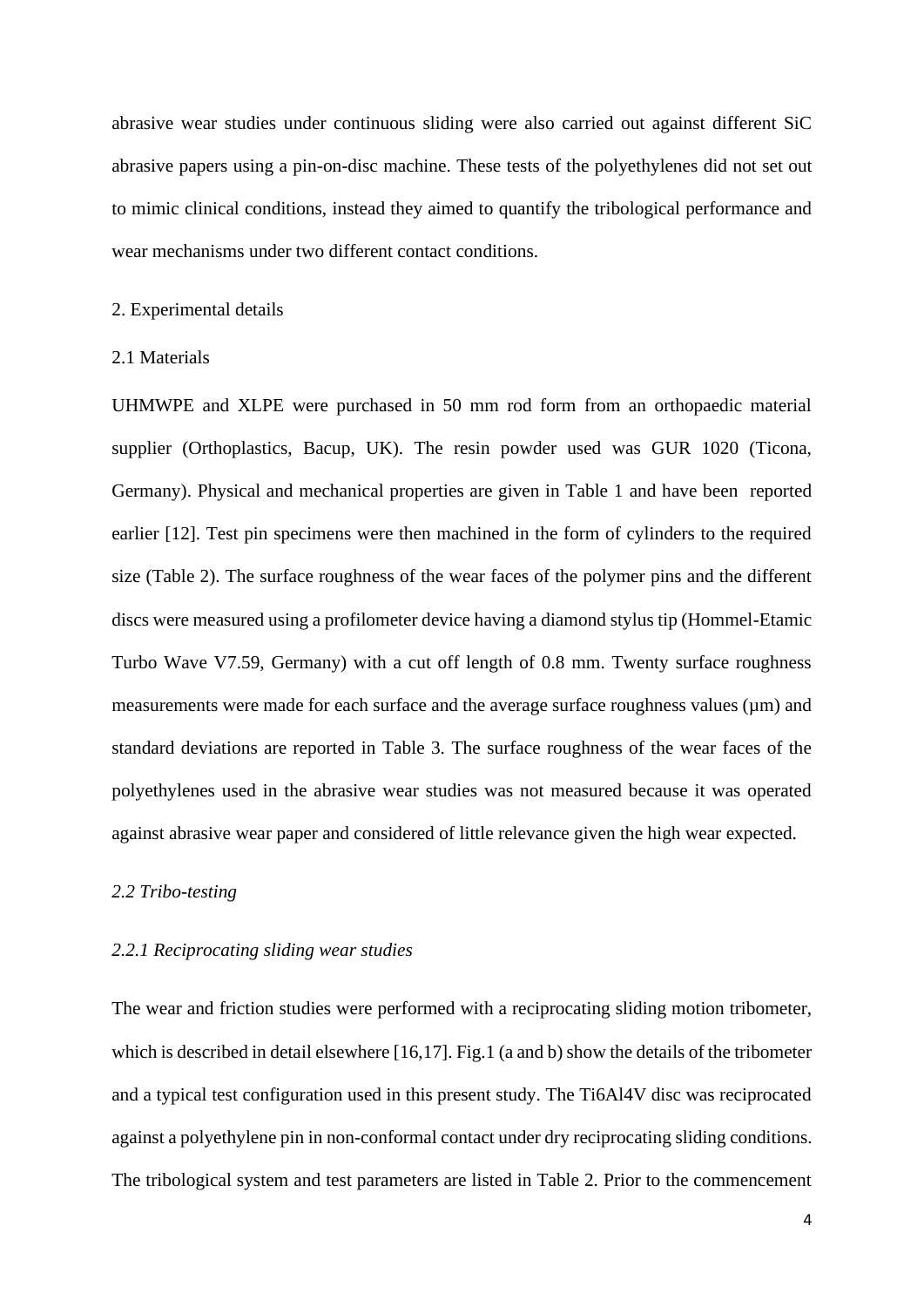of the test and after the test, all the polyethylene pins, and the titanium discs were cleaned with acetone and dried. The pins and discs were weighed to the nearest 0.01 mg using a micro analytical balance (Sartorius ME235S-OCE, Germany). It was observed that there was no mass loss in the disc after the test and this may be due to the considerable difference in the hardness of the material pairs. During each test, the actual stroke length  $(\Delta x)$ , the frictional force (F<sub>f</sub>), and the relative humidity were recorded online throughout the test as primary tribological quantities. After each test, friction quantities were calculated from the values stored and the volumetric wear  $(W_v)$  was determined from the weight loss measurements. The friction force  $(F_f)$  was calculated according to Eq .1. The friction energy  $(F_E)$  dissipated during one oscillating cycle with a stroke 2. Δx corresponded to the area within the friction loop hysteresis, as described in detail elsewhere [16,17]. The mean coefficient of friction  $(f_{av})$  represents the average value calculated from the data of the second half of the experiment. The test durations and tribological conditions are reported in Table 2. Each test was repeated three times, and the respective average values are reported. The friction quantities were derived from the following Eqs. 1-4.

| $F_f = \frac{F_E}{2 \cdot \Delta x}$ |  | Eq.1 |
|--------------------------------------|--|------|
|                                      |  |      |

| $F_E \approx F_{f,av} \cdot S$ | Eq.2 |
|--------------------------------|------|
|--------------------------------|------|

 $F_{f.av} = f_{av} \cdot F_n$  Eq.3

| $S = 2 \cdot \Delta x \cdot n$ | Eq.4 |
|--------------------------------|------|
|                                |      |

Where *S* is the sliding distance and *n* is the number of cycles.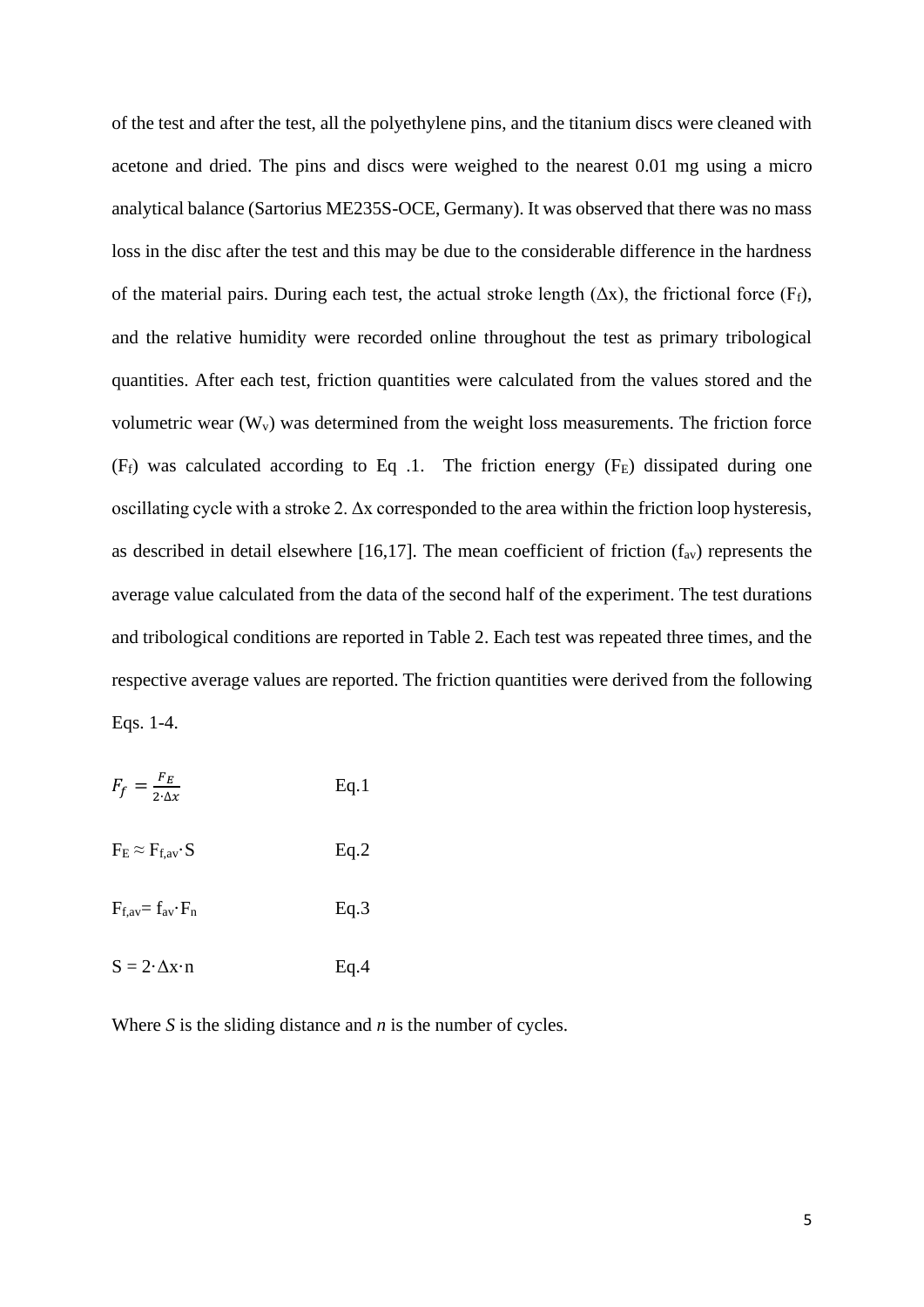## 2.2.2 *Two-body abrasive wear studies*

Abrasive wear studies under multipass (sample traverse on the same track) conditions were carried out using a pin-on-disc machine (Fig. 2a). Abrasive paper was fixed on a rotating disc and the polymer pin was fixed in the specimen holder (Fig.2b). The polymer was initially abraded against the 1200 grade (grit size  $\approx$  5µm) silicon carbide (SiC) abrasive paper for uniform contact. The polymer pin was then cleaned with acetone, dried and weighed on a balance with sensitivity of 0.01 mg. Then the polymer specimen was abraded against SiC abrasive paper under conformal contact. The disc rotated at a speed of 0.23 m/s and the wear track diameter was 148 mm. After every ten rotations of the disc, the machine was turned off and the weight loss of the specimen was measured. The specimen was fixed again in the holder and a fresh abrasive paper was fixed over the disc. This procedure was repeated until the desired sliding distance (s) was attained by the specimen. All tests were carried out at different loads, sliding distances and abrasive grit size. Table 2 provides the details of test parameters. The friction was not measured during the test.

# *2.2.3 Specific wear rate (K) calculation*

In all the above tests, the weight of the polymer specimen was measured before and after the wear test. The wear volume  $(W_v)$  was calculated by dividing the difference in weight by the appropriate density value. The specific wear rate  $K \, (\text{mm}^3/\text{Nm})$  was defined as wear volume, divided by the product of normal load  $(F_n)$  and total sliding distance  $(S)$ . It was calculated using  $Eq.5$ 

$$
K = \frac{W_V}{s \cdot F_n} \tag{Eq.5}
$$

# **3. Results and Discussion**

## *3.1 Effect of different counterfaces on the coefficient of friction*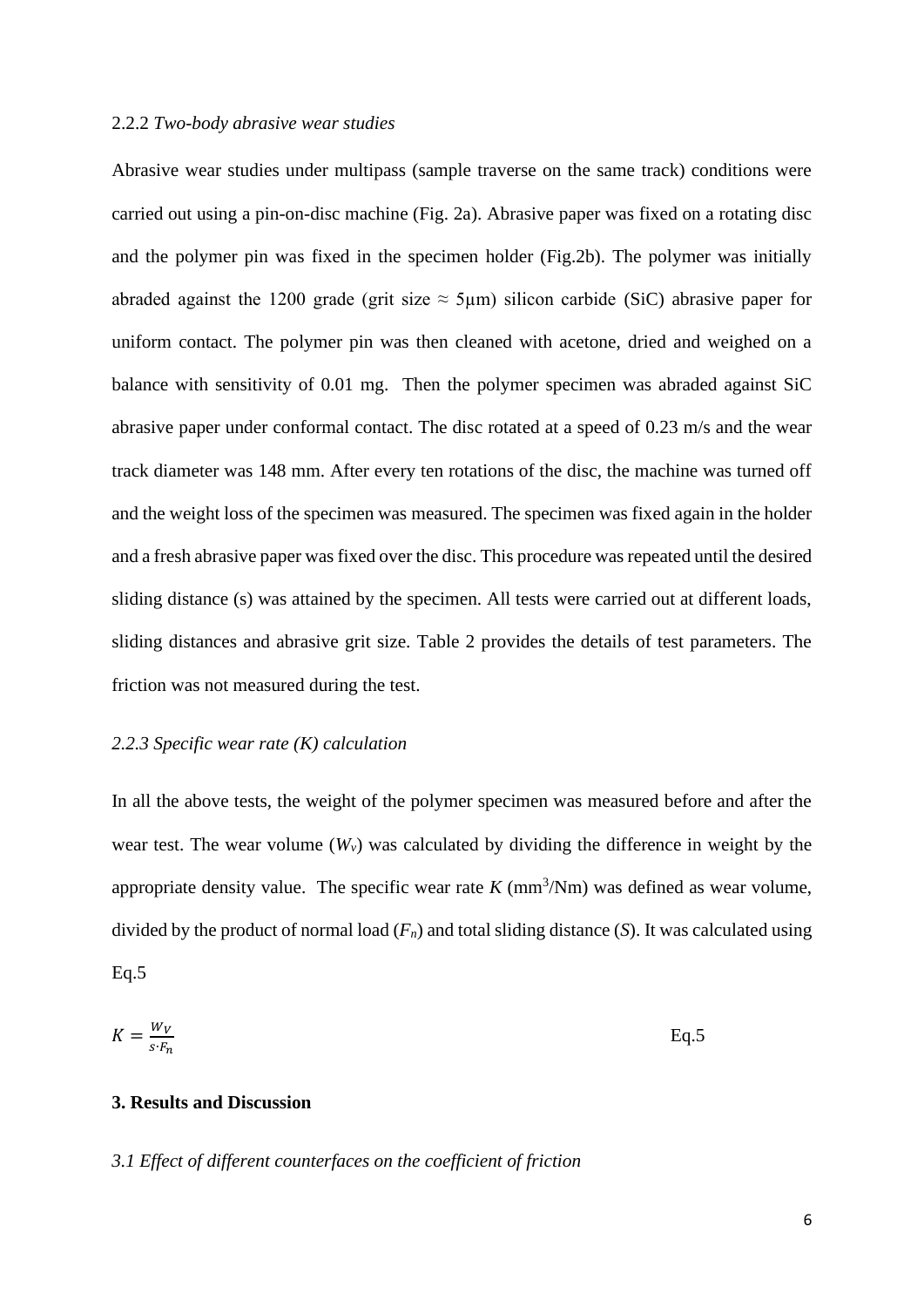Fig.3 shows the variation of coefficient of friction (COF) with the number of cycles (n) for UHMWPE and XLPE against different counterfaces under dry sliding conditions. The COF increased slowly before it reached a steady state condition. There was an initial running-in during the period up to 8000 cycles for both polyethylenes tested against different counterfaces and thereafter it was almost constant. The mean COF (*fav*) and specific wear rates (*K*) of polyethylenes against different counterfaces are shown in Fig.4. It is clear from Fig.4a that counterfaces with different roughness values affected the COF of polyethylenes. XLPE demonstrated greater COF than UHMPWE with the exception against the ground surface. Interestingly XLPE slid against the ground surface showed reduced COF (0.275) as compared to polished (0.322) and lapped (0.335) surfaces. UHMWPE demonstrated a low COF (0.253) against the polished surface compared with lapped (0.312) and ground (0.306) surfaces. Both polyethylenes showed greater COF with the lapped surface than the other two surfaces tested.

The two primary mechanisms considered to explain the friction between a metal and a polymer are adhesion and deformation [18]. The sliding friction characteristic of a polymer-metal pair in a given situation is dependent on many interrelated factors. These include the formation of adhesion, shearing of material in the contact region, the real area of contact, transfer film from the polymer, the presence of third-body debris, change in roughness of the surfaces in contact, mechanical properties and deformation mechanisms. During sliding of polyethylenes against polished surface ( $R_a$ = 0.006  $\pm$  0.001 $\mu$ m) the formation and rupture of the junction occurs due to the adhesion component of friction [19]. The physical contact between the mating surfaces increases because of the low roughness of the counterface. It has been reported by Myshkin et al [20] that the physical contact area increases several times due to the surface forces and this increase is about three times greater for polyethylene than that of other polymeric materials. Furthermore, it was reported that the real contact area for polyethylene increases significantly particularly against a smooth surface  $(0.08 \,\text{\ensuremath{\mu}m})$  [20]. Therefore, strong interaction between the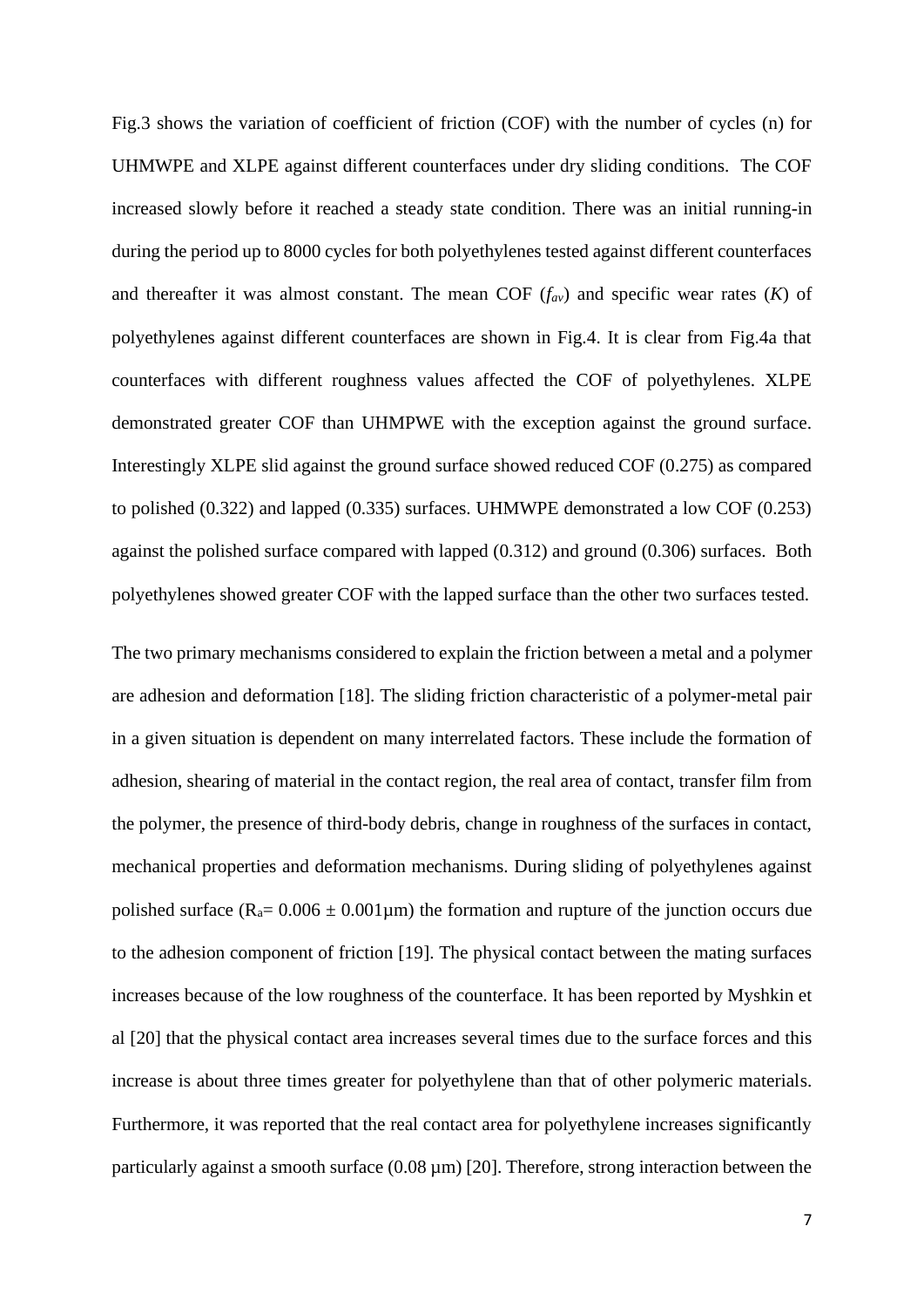mating surfaces causes resistance to relative displacement of the rubbing surfaces. Fig.5 shows optical micrographs of Ti6Al4V worn disc surfaces against UHMWPE and XLPE. The worn surfaces of the discs showed fine wear particles displaced either side of the wear track (Fig.5 a and b). The double arrows in all the micrographs indicate the direction of sliding. A highly deformed layer due to shear deformation can also be seen as well as evidence of third-body interaction. This implies that the friction process was dominated by the third-body interaction and in consequence there might be a change in the roughness of the counterfaces due to the repeated stress cycles. The worn disc surfaces were also examined by scanning electron microscopy (Fig.6) and an irregular lumpy transfer film was observed with both polyethylenes (Fig.6a-c). This may not be beneficial for improving the friction characteristics [21]. Therefore, the friction behavior of UHMWPE and XLPE against a polished surface appears to be controlled by the adhesion and third-body interphase mechanisms. XLPE showed an increased COF compared to UHMWPE. This is similar to observations made by Molinari et al [22] while studying the effect of crosslinking on the sliding wear performance of high density polyethylene.

When slid against lapped ( $R_a = 0.092 \pm 0.004 \,\mu$ m) and ground surfaces ( $R_a = 0.961 \pm 0.096$ um). UHMWPE showed increased COF compared to the polished surface, whereas XLPE showed increased COF with polished and lapped surface but it reduced slightly against the ground surface. When polymers slide against a rough metal surface the metal asperities cut deeply into the softer polymer and resistance to sliding significantly increases [23]. According to the Bowden-Tabor model [19], the ploughing of hard asperities into a soft material causes the frictional force. At the same time, the deformation component of friction increases and is accompanied by dissipation of mechanical energy. The lapped and ground counterfaces showed fine wear debris and fibrils on either side of the wear track (Fig.5c-f). Scanning electron micrographs showed evidence of non-uniform transfer film with both polyethylenes when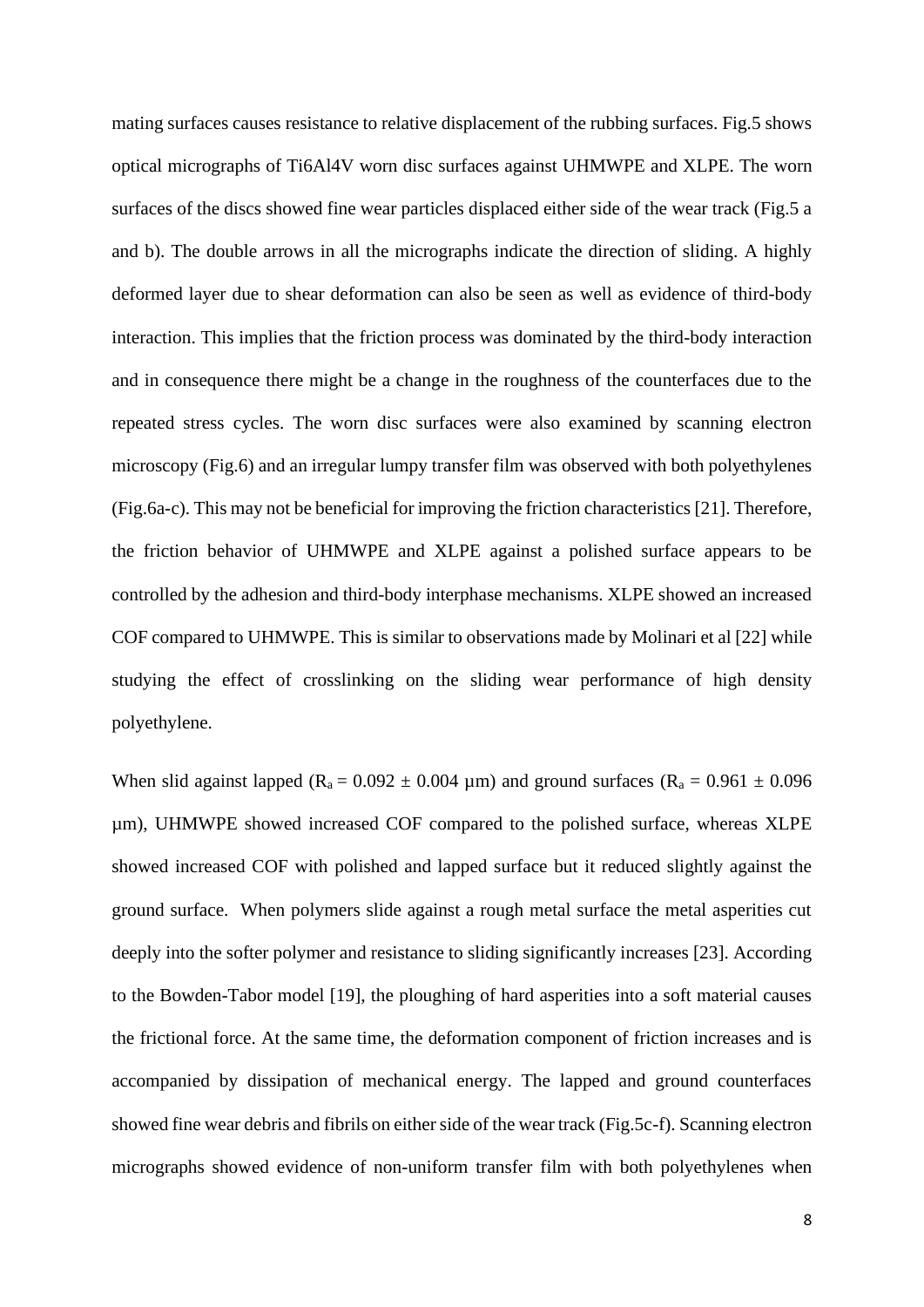rubbed against lapped and ground surfaces (Fig.6d-g). This visual evidence indicates that the polyethylenes experienced severe plastic deformation. The wear debris/fibrils formed likely did not get trapped between the sliding surfaces because of the rough scratches present on the counterface. Therefore, wear particles easily escaped from the contact and were deposited outside the wear track. As can be seen, the lapped surfaces show many visible machined marks and no effective transfer film (Fig.5c-d and Fig.6d-e). Therefore, both polyethylenes exhibited greater friction against the lapped surfaces, however COF of UHMWPE is statistically different from XLPE for the ground and polished surfaces. The worn ground surface against UHMWPE showed more wear debris at the end of the track, and this debris occasionally covered the ridges but did not form a uniform film (Fig.5e). However, the worn ground surface against XLPE showed fine fibrils on either side of the track and had not formed an effective transfer film (Fig.5f). SEM images showed evidence of an irregular transfer film (Fig.6f and g). It is important to note that a non-conformal contact situation was used for testing of polyethylenes therefore as the wear test progressed it is likely that the mean contact pressure decreased and the contact area of the polymer increased. It has also been reported by Quaglini and Dubini [24] and Briscoe and Tabor [25] that the geometric characteristics of the contacting surfaces effect the coefficient of friction of polymers. Furthermore, based on the wear debris generated against different surfaces it is speculated that both polyethylenes showed variation in friction factor because of different material characteristics. According to Briscoe and Tabor [25], mechanical properties are the most important factor controlling the friction properties of the polymer. Compared with UHMWPE, XLPE has reduced tensile stress at yield and ductility properties (Table 1). Therefore, the differences in material properties might in part explain the variations of friction factors between UHMWPE and XLPE tested against different counterfaces.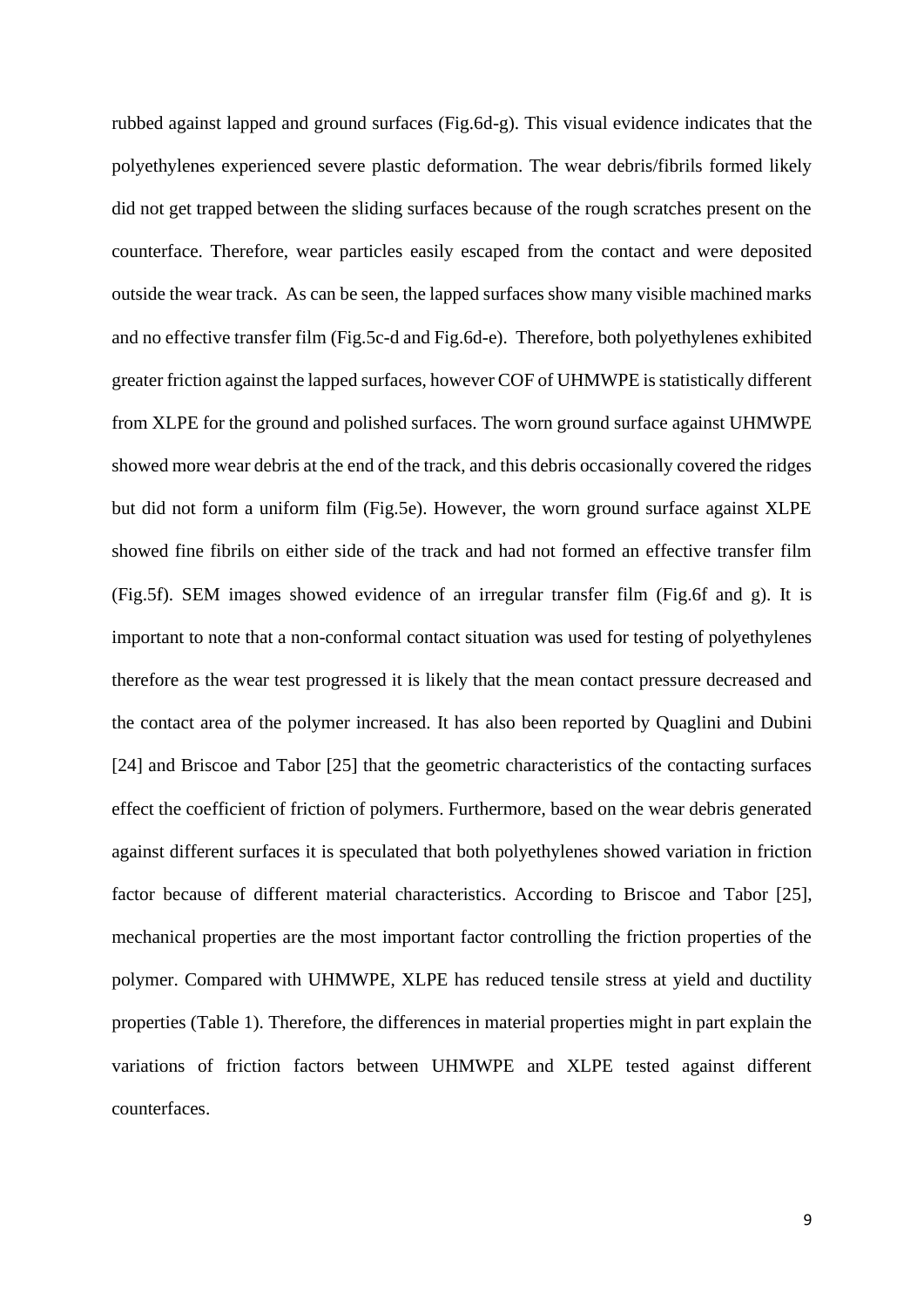## *3.2 Effect of different counterfaces on specific wear rates (K)*

Fig.4b shows the specific wear rates (*K*) of polyethylenes against different counterfaces. UHMWPE displayed the greatest specific wear rate  $(2.60 \times 10^{-5} \text{ mm}^3/\text{Nm})$  while rubbing against the ground surface. XLPE showed excellent performance compared to UHMWPE against the different counterfaces tested. The wear performance of the two polyethylenes against different counterfaces in the order of increasing specific wear rates was lapped, polished and ground. There was no apparent relationship between wear and friction characteristics.

When both polyethylenes were rubbed against the polished surface, the mechanism of wear included the formation of adhesion junction and fracture. Bely et al. [26] reported that a transfer film is the critical characteristic of adhesive wear in polymers. The polished counterface showed irregular film formation and fibrils formation due to the continued sliding motion (Fig.5 a and b). The shearing action of the sharp asperities of the Ti6Al4V discs likely caused the removal of the polymer. This loose polymer wear debris, in the form of a fine powder, escaped from the interface and lay outside the wear track. Scanning electron micrography of the counterface showed an irregular lumpy transfer film adhering to the counterfaces (Fig.6 a-c). This was commonly observed in both polyethylenes. This kind of transfer can change the roughness of surfaces in contact and can increase wear. The scanning electron micrographs of worn polyethylenes showed evidence of microploughing and microcutting during the process of adhesion (Fig.7a and b). XLPE showed grooves running parallel to the direction of sliding (Fig.7b) and ploughing by sharp asperities. In contrast, UHMPWE showed microcutting, and groove formation (Fig.7a).

UHMWPE showed a greater specific wear rate  $(4.62 \times 10^{-7} \text{ mm}^3/\text{Nm})$  than XLPE  $(2.20 \times 10^{-8} \text{ m})$  $mm<sup>3</sup>/Nm$ ) against the lapped surface. Both polyethylenes exhibited different wear mechanisms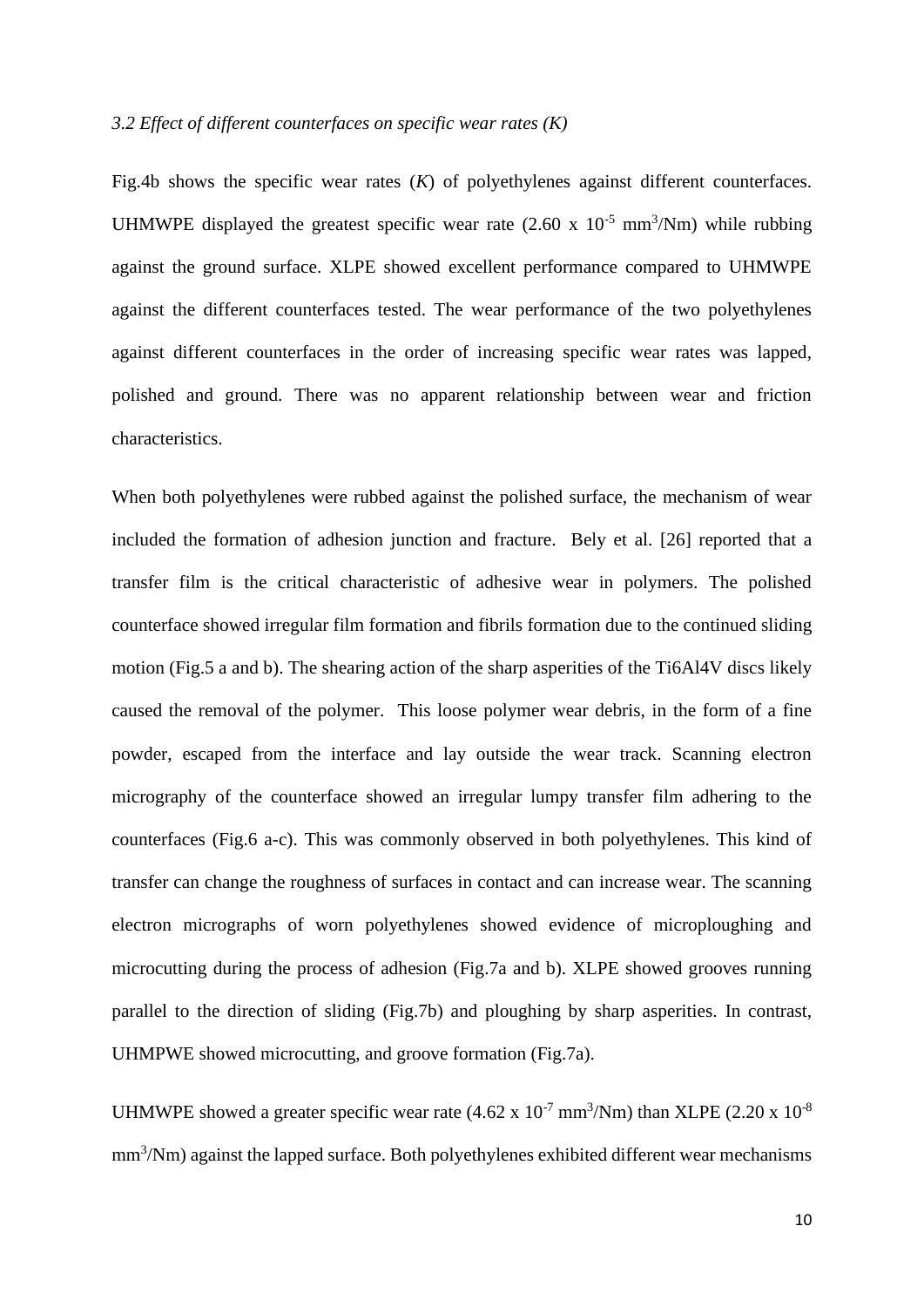(Fig7c and d). The worn surface of UHMWPE showed a combination of smooth surface and parallel ridge formation (Fig.7c). This parallel ridge formation is due to the roughness present on the counterface repeatedly slid over the polymer surface. This has caused the ploughing deformation and generation of polymer fibrils on the counterface (Fig.5c and d). In contrast, XLPE showed adhesive wear patches and grooves indicating severe plastic deformation (Fig.7d). This suggests that detached polymeric wear debris was deformed and flattened during the wear process. Micrographs showed that mild abrasive, as well as adhesive wear, occurred while sliding (Fig.7d). XLPE did not show much sensitivity to scratches present on the counterface because it showed better wear performance than UHMWPE (Fig.4).

Against the ground surface, UHMWPE showed a much greater wear rate  $(2.60 \times 10^{-5} \text{ mm}^3/\text{Nm})$ than XLPE  $(4.18 \times 10^{-7} \text{ mm}^3/\text{Nm})$ . The wear mechanism in UHMWPE was dominated by severe abrasive action by the hard asperities which resulted in detachment of wear particles (Fig.5f). Scanning electron micrographs primarily indicate wear mechanisms dominated by plastic deformation due to fatigue of the polymer by cyclic stresses produced by counterface asperities (Fig.7e). A further typical micrograph of a worn polymer pin is shown in Fig.7f. This shows how the original non-conformal polymer pin has changed to conformal contact due to the severe wear. Laboratory studies have shown that increased counterface roughness can also markedly increase polyethylene wear [10,11,27,28] and the presence of a single scratch on the femoral surface caused a dramatic rise in wear rates of polyethylenes [10]. However, XLPE showed greater resistance to wear and SEM images indicated a wavelike pattern. This is known as a Schallamach wave pattern [29,30] and it is a characteristic feature of rubber-like polymer surface (Fig.7g). It is speculated that when polished surface slide against XLPE, similar to rubber it generates a complicated compression-tension strain cycling at the contact. The wear particles produced at the interface subjected to regular folds and wrinkles, creating a characteristic feature of the abrasive pattern. During sliding, these waves rupture from polymer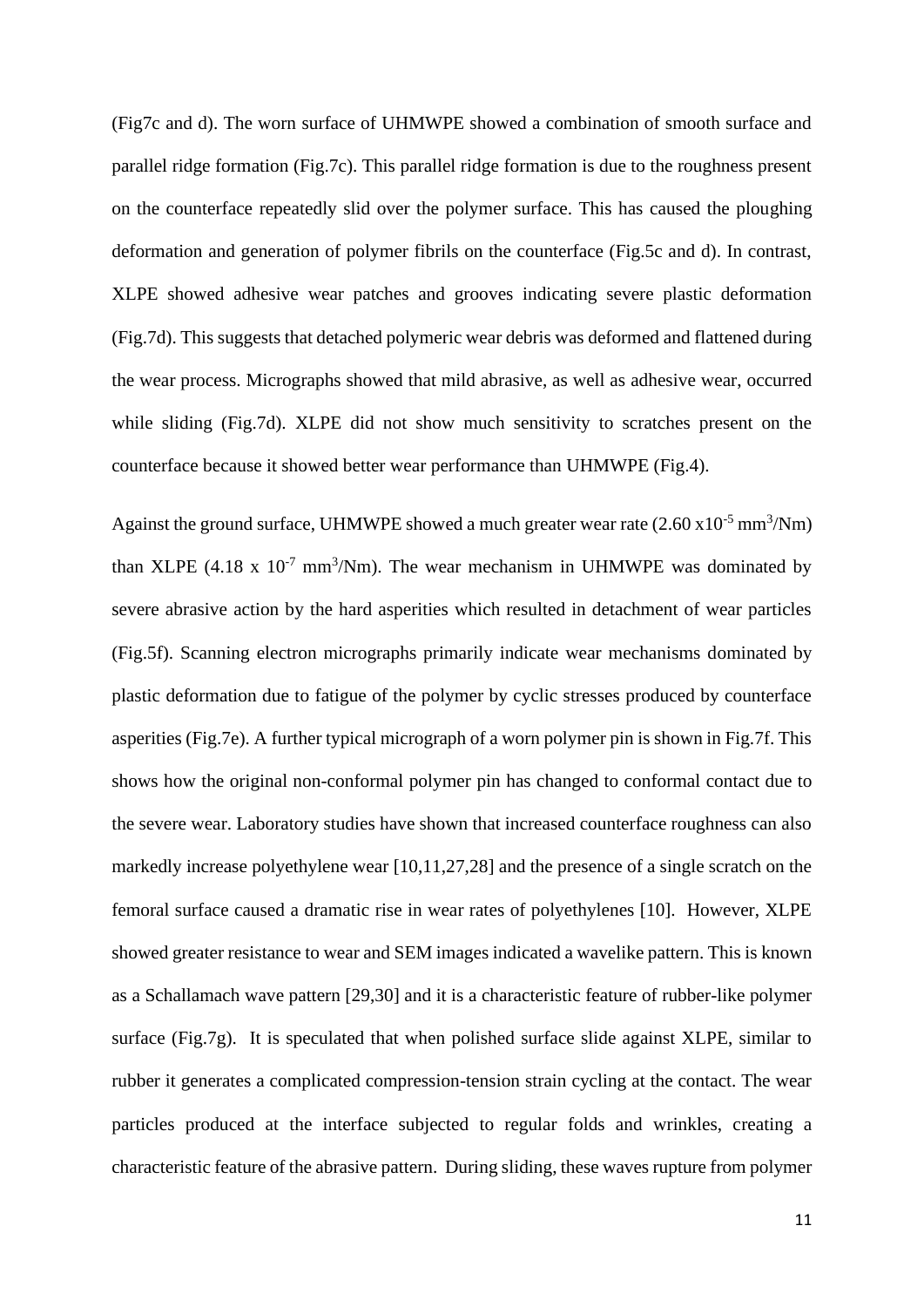surface and finally peeled off. The complex stick-slip motion encompasses for accelerated wear in XLPE [30-32]. XLPE did not show sensitivity to the rough surface, this may be due to the type of contact condition. McKellop et al [33] and Saikko et al [14] have also reported a better wear resistance for XLPE with respect to conventional UHMWPE when sliding against roughened femoral heads. In contrast, Sakoda et al [ 34] reported greater wear of XLPE against damaged femoral heads. It is clear that the wear resistance of XLPE strongly depends upon the tribological system. Therefore, the wear resistance of XLPE against rough counterfaces could be a subject for further research.

## 3.3 *Abrasive wear of polyethylenes under continuous sliding*

Abrasion is one of the dominant wear mechanisms affecting polyethylenes used in artificial joints *in vivo* [6]. In the present study, abrasive wear studies were carried out using abrasive papers of different grit size. Fig.8 shows the variation of wear volume  $(W_v)$  with sliding distance (m) at different loads. The wear volume increased linearly with sliding distance in both polyethylenes and followed Archard's wear law. The specific wear rates (mm<sup>3</sup>/Nm) of polyethylenes sliding against different abrasive grit size and loads are shown in Fig.9. XLPE showed greater wear than UHMWPE, particularly against # 100 abrasive grit size. Therefore, XLPE demonstrated wear sensitivity to such adverse conditions. The key aspect of two-body abrasive wear of polymers is reflected in microploughing and microcutting. Fig.10 (a-d) shows typical worn surfaces of UHMWPE and XLPE test samples. In the microploughing mode, a shallow groove is formed due to repeated loading. In the microcutting mode, long, curled ribbon-like particles are generated. Therefore, wear of polyethylenes is dominated by microploughing due to deep penetration of hard particles and material being displaced on either side. The fibrils appear to be adhering to the surface. Displaced material was likely removed as fibrils during microcutting. The typical transfer of fibrils onto the abrasive paper is also shown in Fig.10e. The clogging of abrasive paper with fibrils / wear debris can also affect the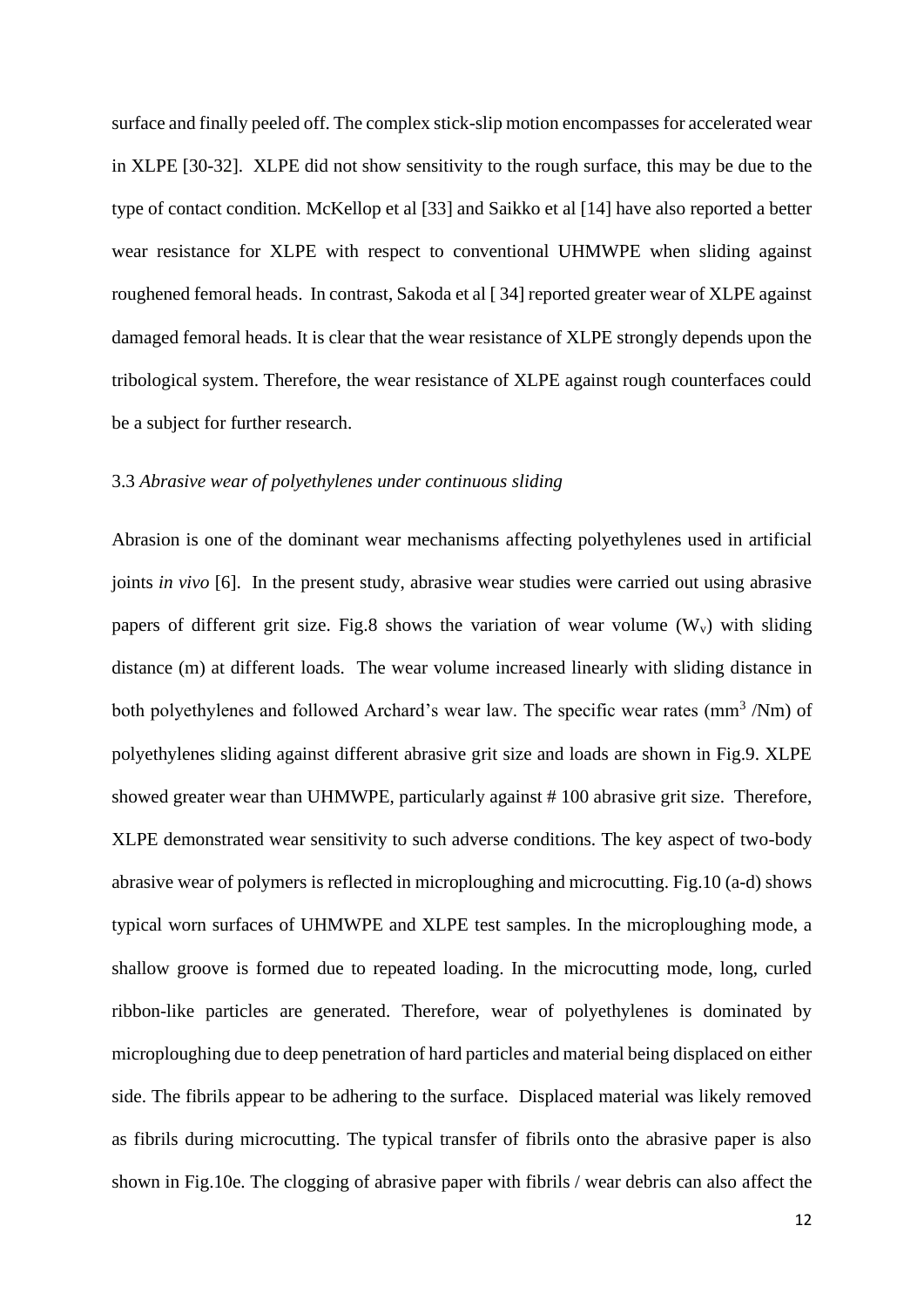wear rate of polyethylenes. In the case of # 220 and # 400 abrasive grit size papers the abrasivity is reduced after repeated sliding and clogging. This likely explains why substantial variations in the wear rates was not observed in # 220 and # 400 grit sizes. In two-body abrasion, abrasive particles having higher peaks are involved in microploughing while the rest of the abrasive particles carryout microcutting [21]. The angle of the abrasive particle in relation to the softer surface is said to control the deformation of the material. According to Lancaster-Ratner [35,36] the abrasive wear rate of the polymer is proportional to  $1/\sigma_u \varepsilon_u$  where  $\sigma_u$  is the ultimate tensile stress at break and  $\varepsilon_u$  is ultimate elongation at break. According to the Lancaster–Ratner equation the values for UHMWPE and XLPE are 4.05 x  $10^{-5}$  and 6.3 x  $10^{-5}$  (mm<sup>2</sup>/N) respectively, using the data in Table 1. The smaller the value of  $1/\sigma_u \varepsilon_u$ , the better the wear resistance. Accordingly, UHMWPE showed better wear resistance than XLPE. The ductility of XLPE is less than that of UHMWPE and it is one of the key controlling factors for wear resistance during adverse conditions. According to Pruitt et al. [4] cross-linking of polyethylene with irradiation adversely affects the mechanical properties. Therefore, XLPE is more susceptible to wear under such adverse conditions due to its mechanical properties.

#### **Summary and Conclusions**

The following conclusions are drawn from the present study

1. Under dry reciprocating conditions against lapped, ground and polished surfaces, XLPE showed far better wear performance than UHMWPE. Under the same test conditions, mean COF values of XLPE compared with UHMWPE were much less differentiated. . Therefore, no direct relationship was observed between COF and wear rate of polyethylenes under these test conditions.

2. From a separate pin on disc test under dry conditions, it was observed that XLPE showed greater wear than UHMWPE when rubbed against # 100 and # 200 abrasive grit size paper.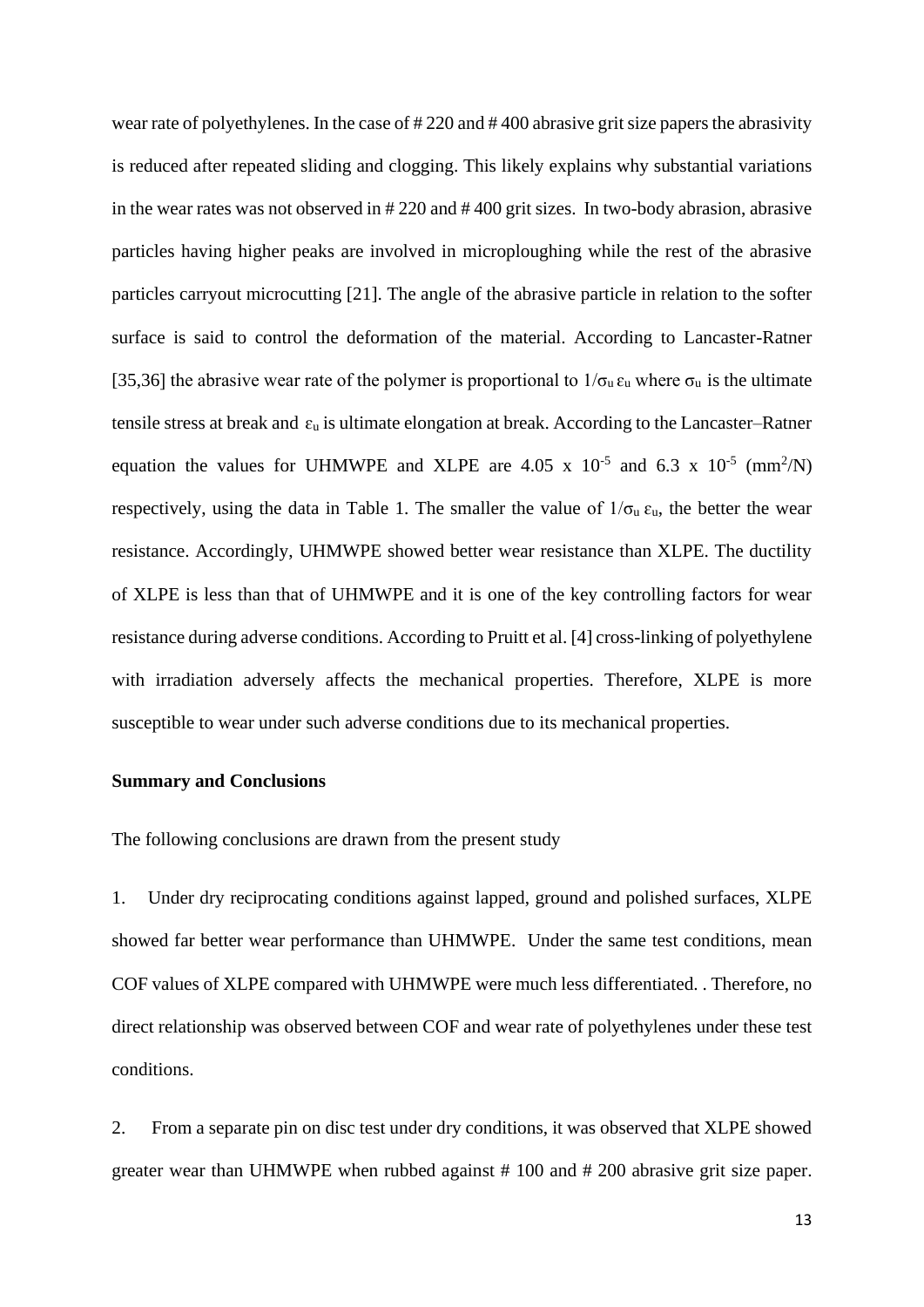This indicates that the wear of XLPE could be severe under unlubricated, highly abrasive conditions.

# **Acknowledgements**

Test work was carried out in part at the Federal Institute for Materials Research and Testing (BAM), Berlin, Germany and partially in Department of Mechanical Engineering, Indian Institute of Technology (Banaras Hindu University), Varanasi, India. One of the authors (A.P.Harsha) would like to thank Mr Manfred Hartelt and the staff of the fretting wear group, 6.3 Division of macro tribology and wear protection, BAM, Berlin, Germany, for their support during experimental studies. The thanks are also extended to BAM for providing financial support, during the research stay during which this research work was conducted. The authors gratefully acknowledge the help of Mrs. Sigrid Benemann for the preparation of the SEM pictures. The input of Mr Rudra Bubai Sarkar, (Roll No.11306EN003) of IIT (BHU) is also greatly appreciated.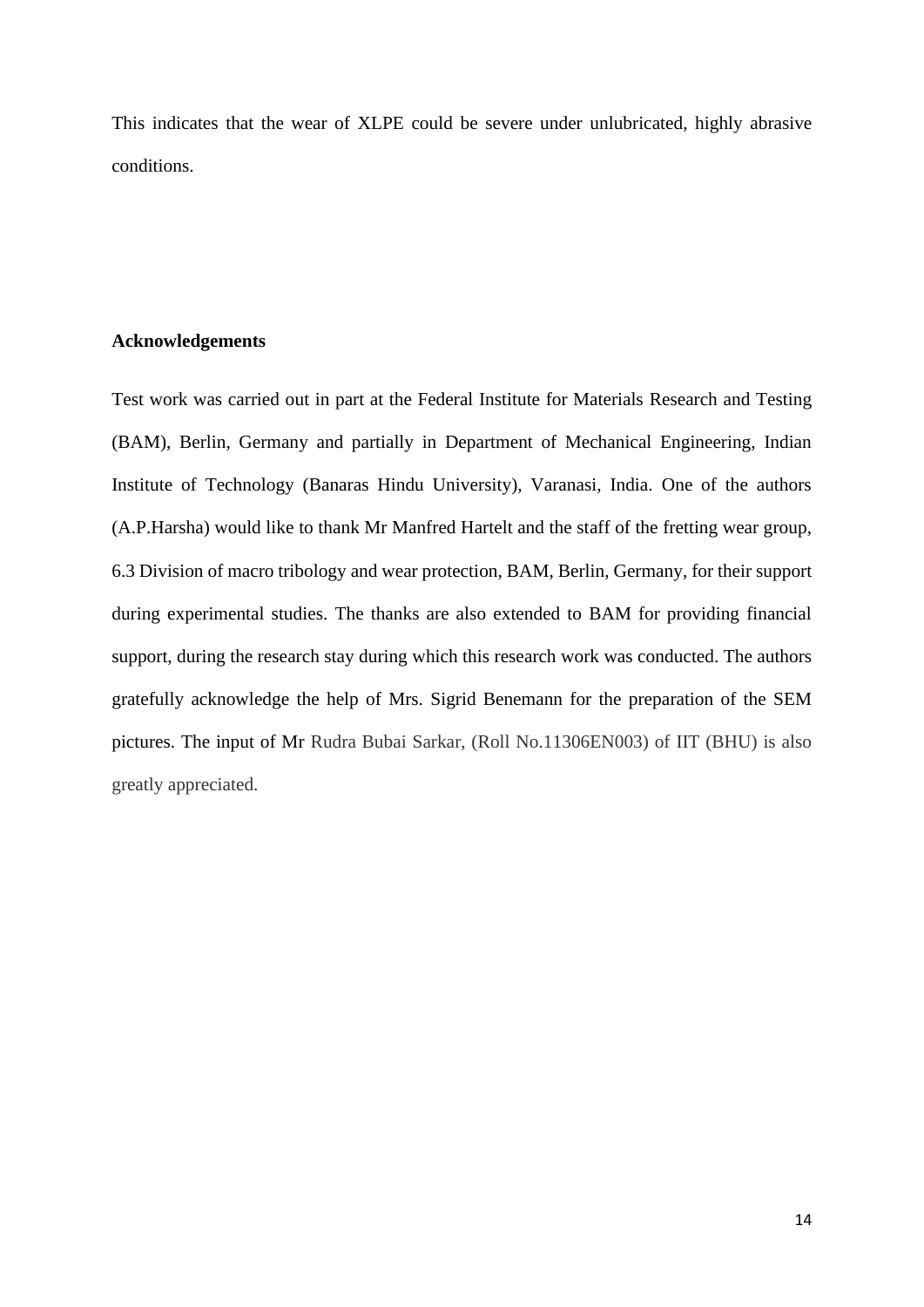# **References**

- 1. Kurtz SM, Gawel HA, Patel JD. History and systematic review of wear and osteolysis outcomes for first-generation highly crosslinked polyethylene. *Clinical Orthopaedics and Related Research* 2011; 469(8):2262-2277.
- 2. Harris WH. The problem is osteolysis*. Clinical orthopaedics and related research*. 1995; 311:46-53.
- 3. McKellop H, Shen FW, Lu B, Campbell P, Salovey R. Development of an extremely wear-resistant ultra high molecular weight polythylene for total hip replacements. *Journal of Orthopaedic Research*. 1999;17(2):157-167.
- 4. Pruitt LA, Ansari F, Kury M, Mehdizah A, Patten EW, Huddlestein J, Mickelson D, Chang J, Hubert K, Ries MD. Clinical trade‐offs in cross‐linked ultrahigh‐molecular‐ weight polyethylene used in total joint arthroplasty. *Journal of Biomedical Materials Research Part B: Applied Biomaterials*. 2013;101(3):476-484.
- 5. Cornwall GB, Bryant JT, Hansson CM. The effect of kinematic conditions on the wear of ultra-high molecular weight polyethylene (UHMWPE) in orthopaedic bearing applications. *Proceedings of the Institution of Mechanical Engineers, Part H: Journal of Engineering in Medicine*. 2001;215(1):95-106.
- 6. Ries M.D. Wear in Conventional and Highly Cross-Linked Polyethylene. In: Bellemans J., Ries M.D., Victor J.M. (eds) Total Knee Arthroplasty. Springer, Berlin, Heidelberg, 2005, pp.361-364.
- 7. McGloughlin TM, Kavanagh AG. Wear of ultra-high molecular weight polyethylene (UHMWPE) in total knee prostheses: a review of key influences. *Proceedings of the Institution of Mechanical Engineers, Part H: Journal of Engineering in Medicine*. 2000 ;214(4):349-359.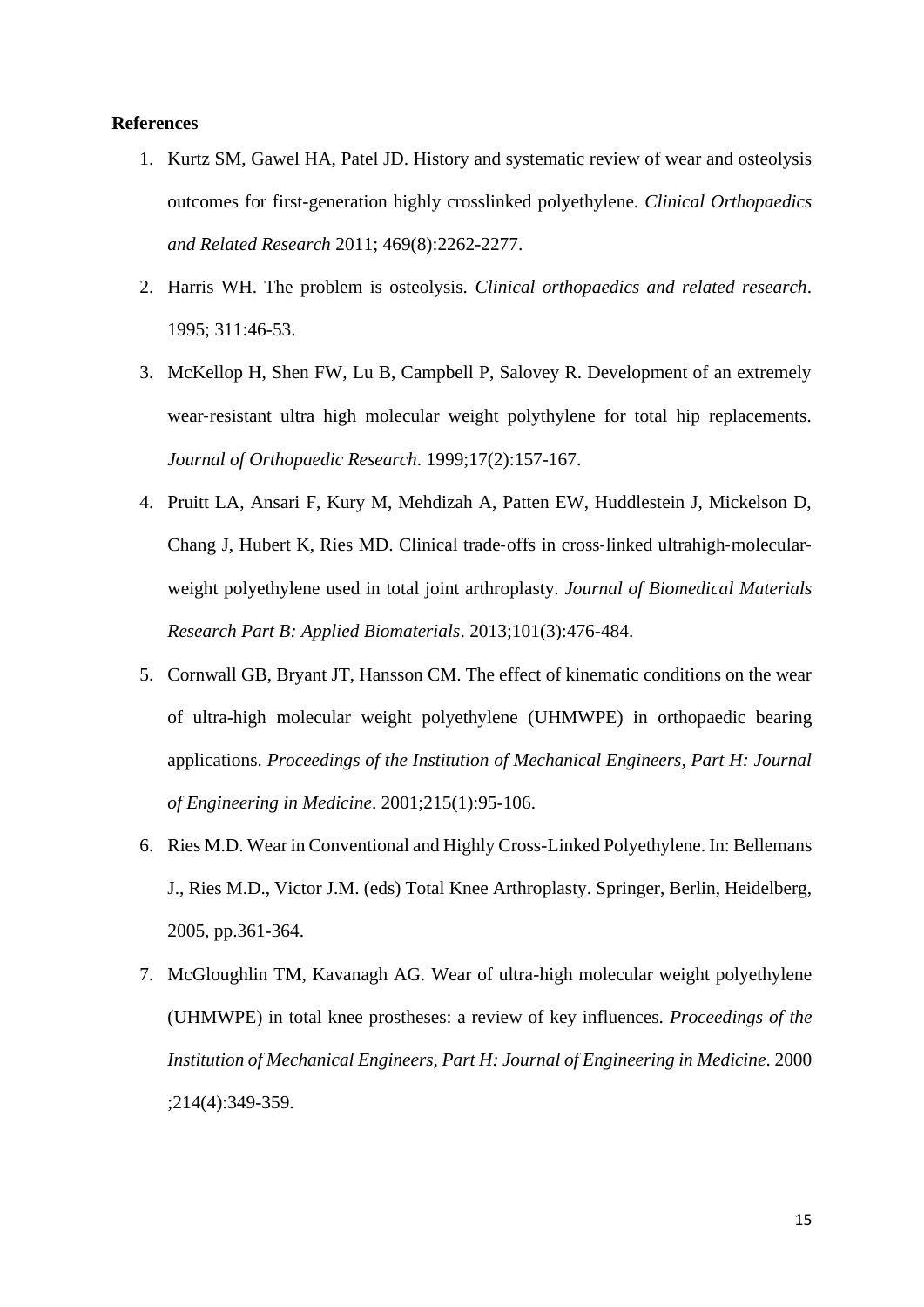- 8. Wang A, Stark C, Dumbleton JH. Mechanistic and morphological origins of ultra-high molecular weight polyethylene wear debris in total joint replacement prostheses. *Proceedings of the Institution of Mechanical Engineers, Part H: Journal of Engineering in Medicine*. 1996;210(3):141-155.
- 9. Bragdon CR, O'connor DO, Lowenstein JD, Jasty M, Syniuta WD. The importance of multidirectional motion on the wear of polyethylene. *Proceedings of the Institution of Mechanical Engineers, Part H: Journal of Engineering in Medicine*. 1996;210(3):157- 165.
- 10. Fisher, J., Firkins, P., Reeves, E.A., Hailey, J.L. and Isaac, G.H., The influence of scratches to metallic counterfaces on the wear of ultra-high molecular weight polyethylene. *Proceedings of the Institution of Mechanical Engineers, Part H: Journal of Engineering in Medicine*, *209*(4), (1995) pp.263-264.
- 11. Dowson D, Diab ME, Gillis BJ, Atkinson JR. Influence of counterface topography on the wear of ultra high molecular weight polyethylene under wet or dry conditions. *Journal of the American Chemical Society*. 1985;12:171-187.
- 12. Harsha AP, Joyce TJ. Comparative wear tests of ultra-high molecular weight polyethylene and cross-linked polyethylene. *Proceedings of the Institution of Mechanical Engineers, Part H: Journal of Engineering in Medicine*. 2013;227(5):600- 608.
- 13. Muratoglu OK, Mark A, Vittetoe DA, Harris WH, Rubash HE. Polyethylene damage in total knees and use of highly crosslinked polyethylene. Journal of Bone and Joint Surgery. 2003;85(1): S7-S13.
- 14. Saikko V, Calonius O, Keränen J. Wear of conventional and cross‐linked ultra‐high‐ molecular‐weight polyethylene acetabular cups against polished and roughened CoCr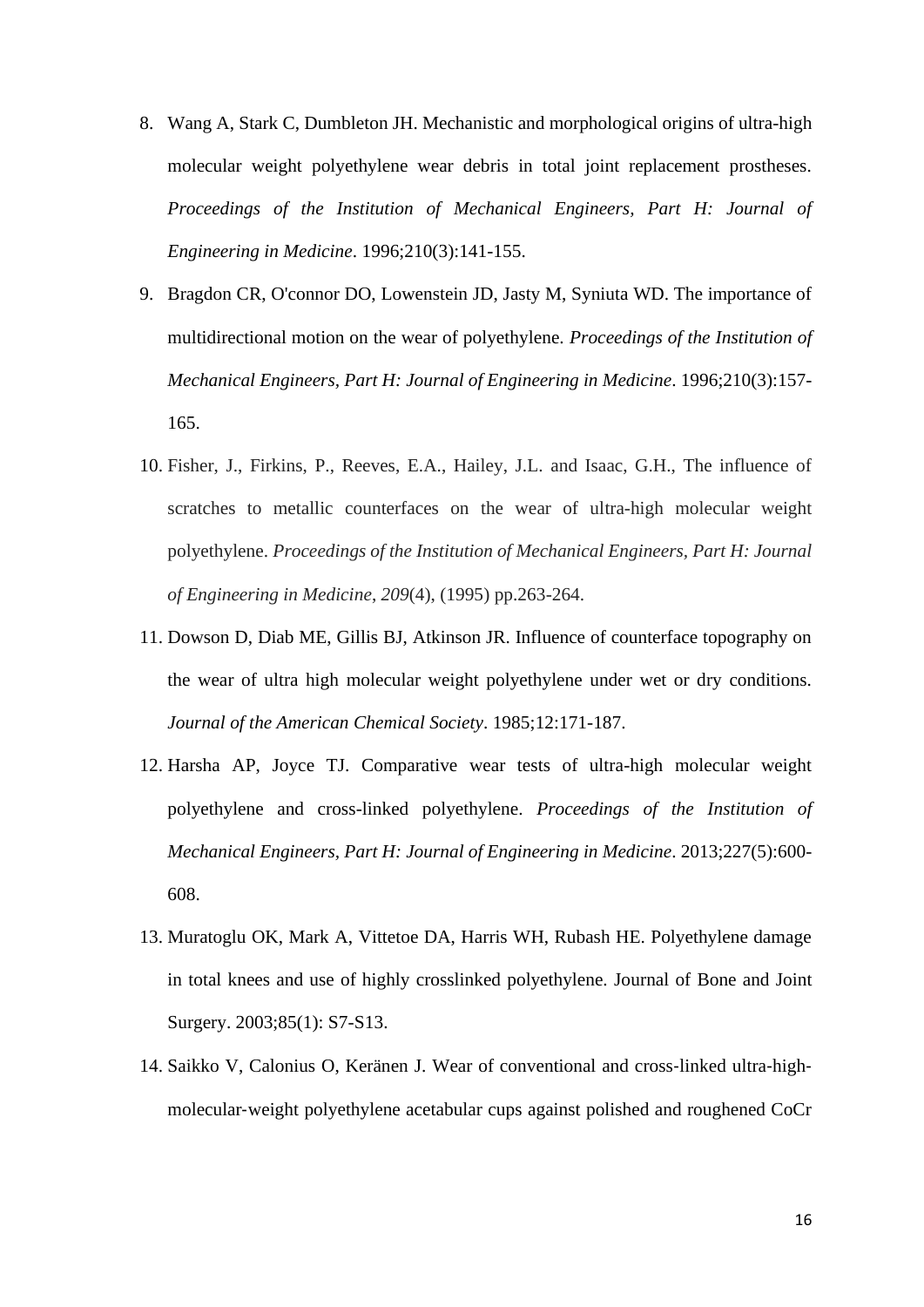femoral heads in a biaxial hip simulator. *Journal of Biomedical Materials Research Part A*. 2002;63(6):848-853.

- 15. Li Y, Yang C, Zhao H, Qu S, Li X, Li Y. New developments of Ti-based alloys for biomedical applications. *Materials*. 2014;7(3):1709-1800.
- 16. Klaffke D. On the influence of test parameters on friction and wear of ceramics in oscillating sliding contacts. Tribotest. 1995;1(4):311-20.
- 17. Harsha AP, Wäsche R, Joyce TJ. Wear of biopolymers under reciprocating sliding conditions against different counterfaces. *Polymer Engineering and Science*. 2019;59(11):2356-2366.
- 18. Bowden FP, Tabor D. The Friction and Lubrication of Solids. *American Journal of Physics*. 1951;19(7):428-429.
- 19. Pooley CM, Tabor D. Friction and molecular structure: the behaviour of some thermoplastics. *Proceedings of the Royal Society of London. A. Mathematical and Physical Sciences*. 1972;329(1578):251-274.
- 20. Myshkin NK, Petrokovets MI, Kovalev AV. Tribology of polymers: adhesion, friction, wear, and mass-transfer. Tribology International. 2005;38(11-12):910-921.
- 21. Stachowiak GW and Batchelor AW. Engineering Tribology, Elsevier Science, 3rd ed. Amsterdam, 2005, pp.619.
- 22. Molinari EC, Failla MD, Tuckart WR. The Effect of Crosslinks on the Sliding Wear of High-Density Polyethylene. *Tribology Letters*. 2016;64(2):27.
- 23. Quaglini V, Dubini P, Ferroni D, Poggi C. Influence of counterface roughness on friction properties of engineering plastics for bearing applications. *Materials & Design*. 2009;30(5):1650-1658.
- 24. Quaglini, V. and Dubini, P. Friction of polymers sliding on smooth surfaces. *Advances in Tribology*, 2011;2011 (Article ID 178943), pp.1-8.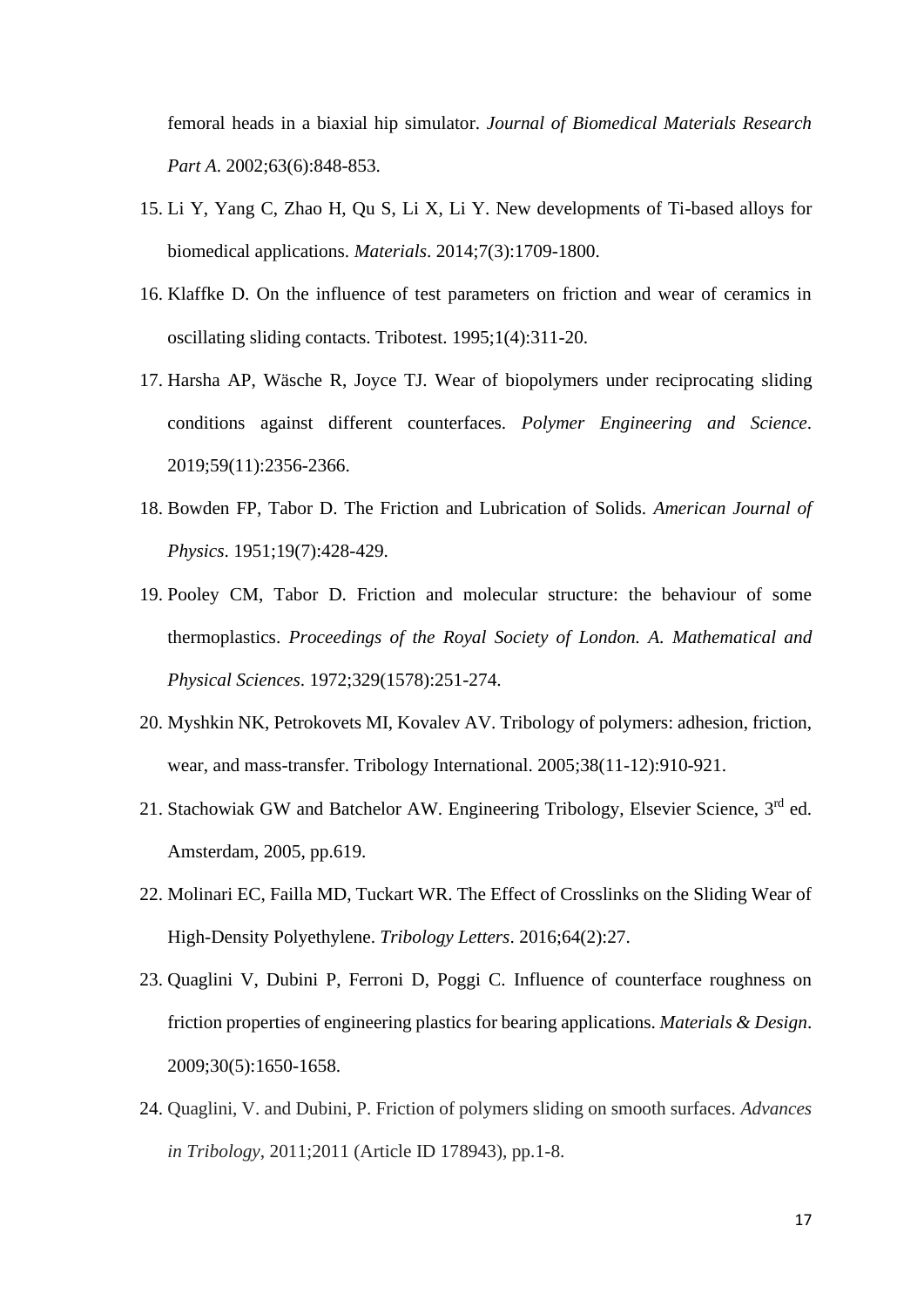- 25. Briscoe BJ, Tabor D. Friction and wear of polymers: the role of mechanical properties. *British Polymer Journal*. 1978;10(1):74-78.
- 26. Bely VA, Sviridenok AI, Petrokovets MI, Savkin VG. Friction and wear in polymer based materials. 1<sup>st</sup> ed. Oxford: Pergamin Press, 1982, pp 109.
- 27. Endo M, Tipper JL, Barton DC, Stone MH, Ingham E, Fisher J. Comparison of wear, wear debris and functional biological activity of moderately crosslinked and noncrosslinked polyethylenes in hip prostheses. *Proceedings of the Institution of Mechanical Engineers, Part H: Journal of Engineering in Medicine*. 2002 ;216(2):111- 122.
- 28. Wang A, Polineni VK, Stark C, Dumbleton JH. Effect of femoral head surface roughness on the wear of ultrahigh molecular weight polyethylene acetabular cups. *The Journal of arthroplasty*. 1998;13(6):615-620.
- 29. Briscoe BJ, Sinha SK. Wear of polymers. *Proceedings of the Institution of Mechanical Engineers, Part J: Journal of Engineering Tribology*. 2002;216(6):401-413.
- 30. Schallamach A. How does rubber slide?. *Wear.* 1971;17(4):301-312.
- 31. Barquins M. Adherence, friction and wear of rubberlike materials. Wear.1992; 158: 87–117.
- 32. Gatos KG, Kameo K, Karger-Kocsis J. On the friction and sliding wear of rubber/layered silicate nanocomposites. Express Polym. Lett. 2007;1:27-31.
- 33. McKellop H, Shen FW, DiMaio W, Lancaster JG. Wear of gamma-crosslinked polyethylene acetabular cups against roughened femoral balls. *Clinical Orthopaedics and Related Research*. 1999;369:73-82.
- 34. Sakoda H, Voice AM, McEwen HM, Isaac GH, Hardaker C, Wroblewski BM, Fisher J. A comparison of the wear and physical properties of silane cross-linked polyethylene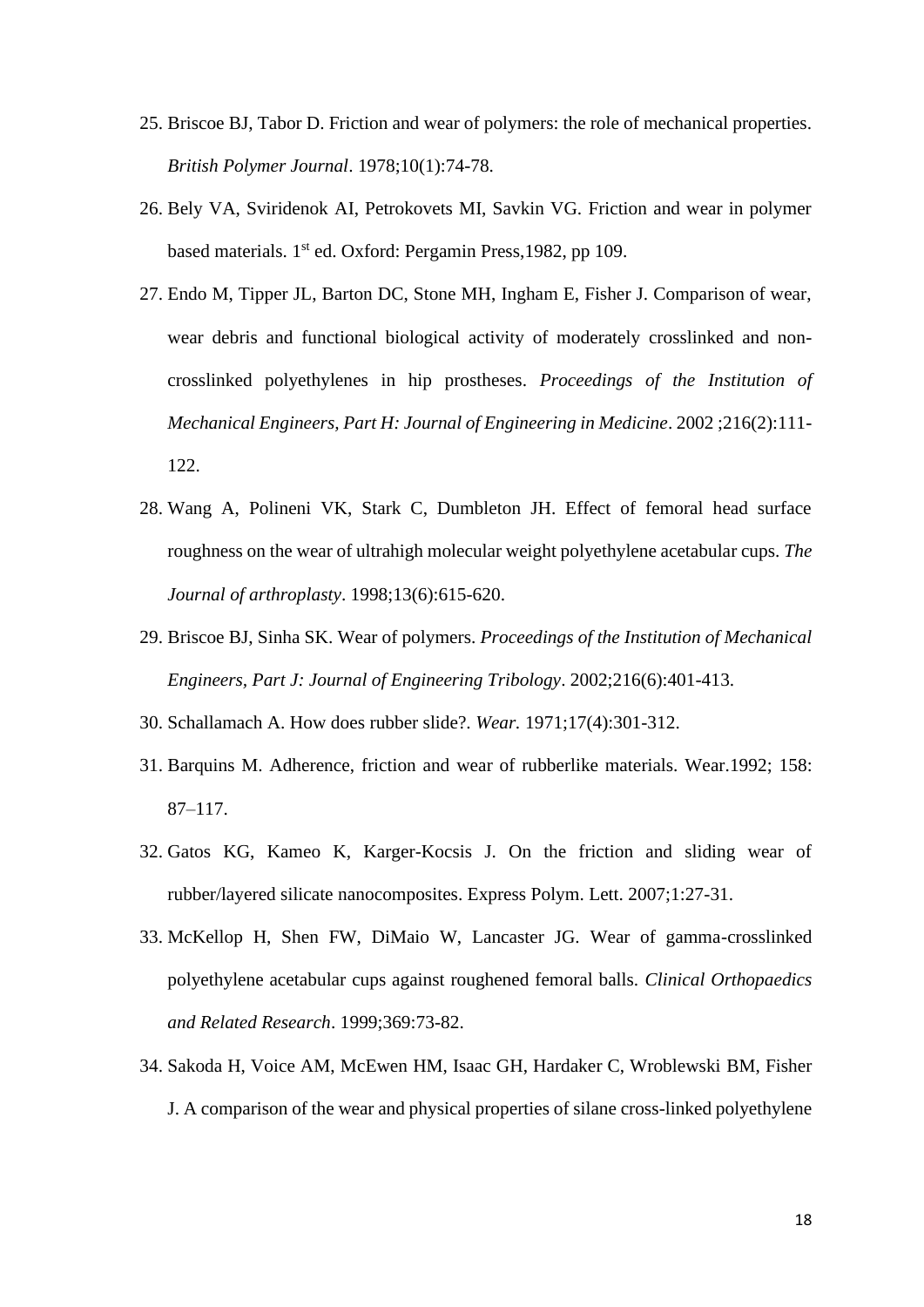and ultra-high molecular weight polyethylene. *The Journal of arthroplasty*. 2001 ;16(8):1018-23.

- 35. Lancaster, J. K. Relationships between the Wear of Polymers and their Mechanical Properties. Proceedings of the Institution of Mechanical Engineers, Conference Proceedings, 1968;183(16), 98–106.
- 36. Ratner SB, Farberova II, Radyukevich OV, Lure EG. Connection between wear resistance of plastics and other mechanical properties. *Soviet Plastics*. 1964; 7:37-45.

Table 1 Material properties of UHMWPE and XLPE (supplier's data) [12,17]

| Property                              | <b>UHMWPE</b> | XLPE (radiation dosage received 72 |
|---------------------------------------|---------------|------------------------------------|
|                                       |               | kGy)                               |
| Density, kg/ $m3$                     | 935           | 934                                |
| Tensile stress at yield $(23^0C)$ ,   | 24.3          | 19.2                               |
| MPa                                   |               |                                    |
| Tensile stress at break $(23^{0}C)$ , | 58.0          | 49.2                               |
| MPa                                   |               |                                    |
| Elongation at break $(23^0C)$ , %     | 425           | 321                                |
| Vickers's hardness $(HV)$ , MPa       | 25.7          | 27.8                               |

Table 2 Test parameters and tribological system

| Test parameters | Tribological system (Fig.1b)                                                       | Tribological system (Fig.2b)                              |
|-----------------|------------------------------------------------------------------------------------|-----------------------------------------------------------|
| Type of contact | Polymer cylinder on flat disc<br>(non-conformal contact)                           | Polymer cylinder on abrasive<br>paper (conformal contact) |
| Upper specimen  | Polymer<br>$\Phi$ 8 mm x 12 mm                                                     | Polymer<br>$\Phi$ 10 mm x 30 mm                           |
| Lower specimen  | Ti6Al4V disc<br>$\Phi$ 24 mm x 7.9 mm<br>; Hardness (H <sub>V</sub> ) $316\pm3.11$ | SiC abrasive papers of different<br>$grit size$ (#)       |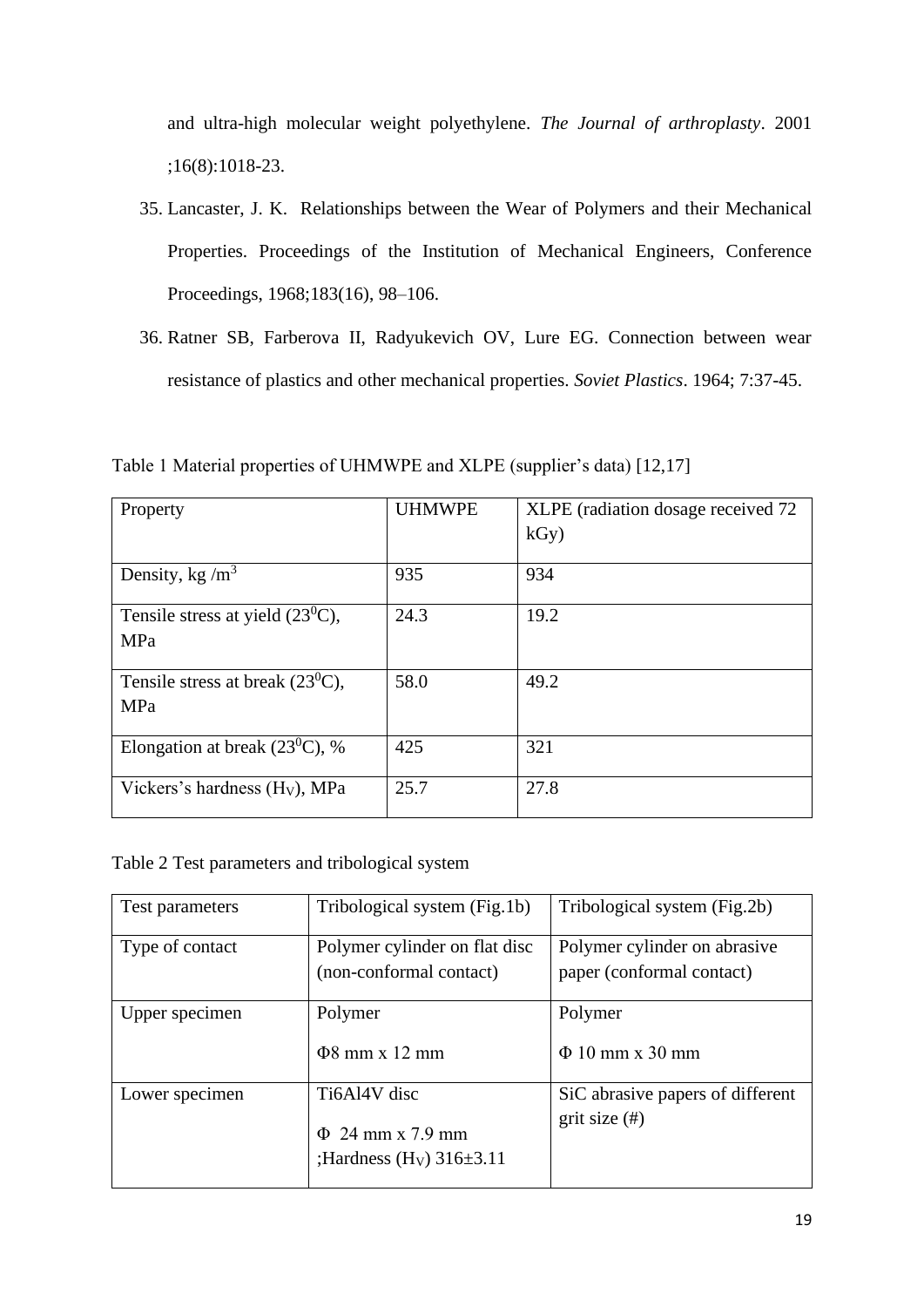|                                                       |                       | 100 (mean diameter $140 \mu m$ );<br>220 (mean diameter 68 µm); |
|-------------------------------------------------------|-----------------------|-----------------------------------------------------------------|
|                                                       |                       | 400 (mean diameter 35 µm)                                       |
| Contact condition                                     | Dry                   | Dry                                                             |
| Stroke length, $\Delta x$ , ( $\mu$ m)                | 6000                  | Continous sliding                                               |
| Frequency, $v$ , $(Hz)$                               | 5                     | 0.5                                                             |
| Normal load, $F_n$ , $(N)$                            | 30                    | 10 and 15                                                       |
| Nominal contact<br>pressure (MPa)                     | -----                 | 0.12 and 0.19                                                   |
| Mean Hertzian contact<br>stress, $P_m(MPa)$           | 9.6                   |                                                                 |
| Temperature, T, $(^0C)$                               | Room temperature (RT) | Room temperature (RT)                                           |
| Relative humidity at<br>room temperature (RT)<br>(% ) | 50                    | 50                                                              |
| Number of cycles, n                                   | 1350000               | -----                                                           |
| Average sliding<br>velocity $(m/s)$                   | 0.06                  | 0.23                                                            |
| Total distance covered<br>in the test run (m)         | 16200                 | 28                                                              |
| Total test duration<br>(minutes)                      | 4500                  | $\overline{3}$                                                  |

Table 3 Initial surface roughness of the Ti6Al4V disc and polyethylene test specimens used in reciprocating wear testing.

| Material           | $R_a(\mu m)$      | $R_q$ ( $\mu$ m)  |
|--------------------|-------------------|-------------------|
| Ti6Al4V - Polished | $0.006 \pm 0.001$ | $0.007 \pm 0.001$ |
| Ti6Al4V - Lapped   | $0.092 \pm 0.004$ | $0.118 \pm 0.005$ |
| Ti6Al4V - Ground   | $0.961 \pm 0.096$ | $1.216 \pm 0.108$ |